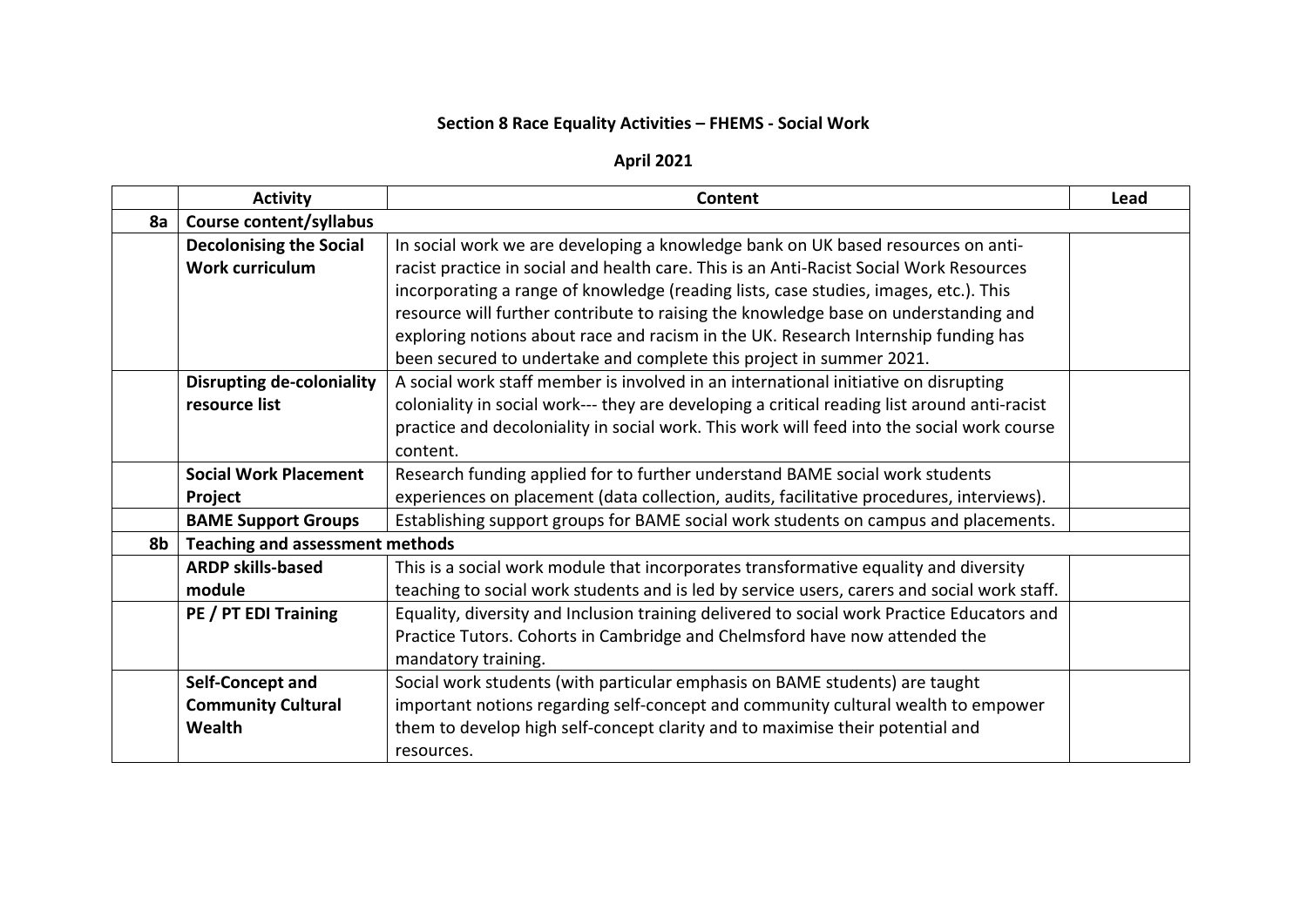|    | <b>Teaching Anti-Racist</b>    | Throughout different modules, social work students are taught a range of underpinning       | Social Work |
|----|--------------------------------|---------------------------------------------------------------------------------------------|-------------|
|    | <b>Social Work Concepts</b>    | social work theories which includes understanding notions of Anti-Racist Social Work,       | Lecturers   |
|    |                                | Critical Race Theory, Anti-Discriminatory Practice and Anti-Oppressive Practice.            |             |
| 8c | Academic confidence            |                                                                                             |             |
| 1. | <b>Race Equality Charter</b>   | ARU has signed up to the AdvanceHE Race Equality Charter and is applying for the            |             |
|    |                                | Bronze award. Provides a framework through which institutions work to identify and          |             |
|    |                                | self-reflect on institutional and cultural barriers standing in the way of Black, Asian and |             |
|    |                                | Minority Ethnic staff and students.                                                         |             |
|    |                                | The Race Equality Charter covers: professional and support staff, academic staff,           |             |
|    |                                | student progression and awarding and diversity of the curriculum.                           |             |
| 2. | <b>ARU Equality, Diversity</b> | Its main purpose is to ensure our university meets its statutory obligations under the      |             |
|    | & Inclusion Steering           | Equality Act 2010 and promotes include and respect for diversity among Anglia Ruskin        |             |
|    | Group                          | staff members.                                                                              |             |
|    | <b>SWEARN (Social Work</b>     | Social work staff are members of SWEARN which is a forum in the first instance and          |             |
|    | <b>Education Anti-Racist</b>   | acts as a:                                                                                  |             |
|    | Network).                      | hub where experiences of anti-racism and anti-discrimination can be shared and              |             |
|    |                                | developed between all social work academics and students;                                   |             |
|    |                                | place where Black, Asian and Minority Ethnic (BAME) social work academics in the UK         |             |
|    |                                | can meet to explore mentors, sponsors and other means of support; and                       |             |
|    |                                | collective voice which provides a formal response to reports, reviews and policies on       |             |
|    |                                | social work education.                                                                      |             |
|    | <b>Academy of Experts</b>      | A social work staff member provides expert advice on Black African children and social      |             |
|    |                                | work through this specialised academy.                                                      |             |
|    | The GTRSB into Higher          | A new initiative that ARU are involved in is encouraging universities and colleges to       |             |
|    | <b>Education Pledge</b>        | support Gypsy, Traveller, Roma, Showman and Boater (GTRSB) into and within higher           |             |
|    |                                | education, in an effort to widen participation and tackle any impact of social exclusion    |             |
|    |                                | for these communities.                                                                      |             |
|    |                                | The GTRSB into Higher Education Pledge is a public commitment by higher education           |             |
|    |                                | institutions to take greater steps in creating a more inclusive and welcoming               |             |